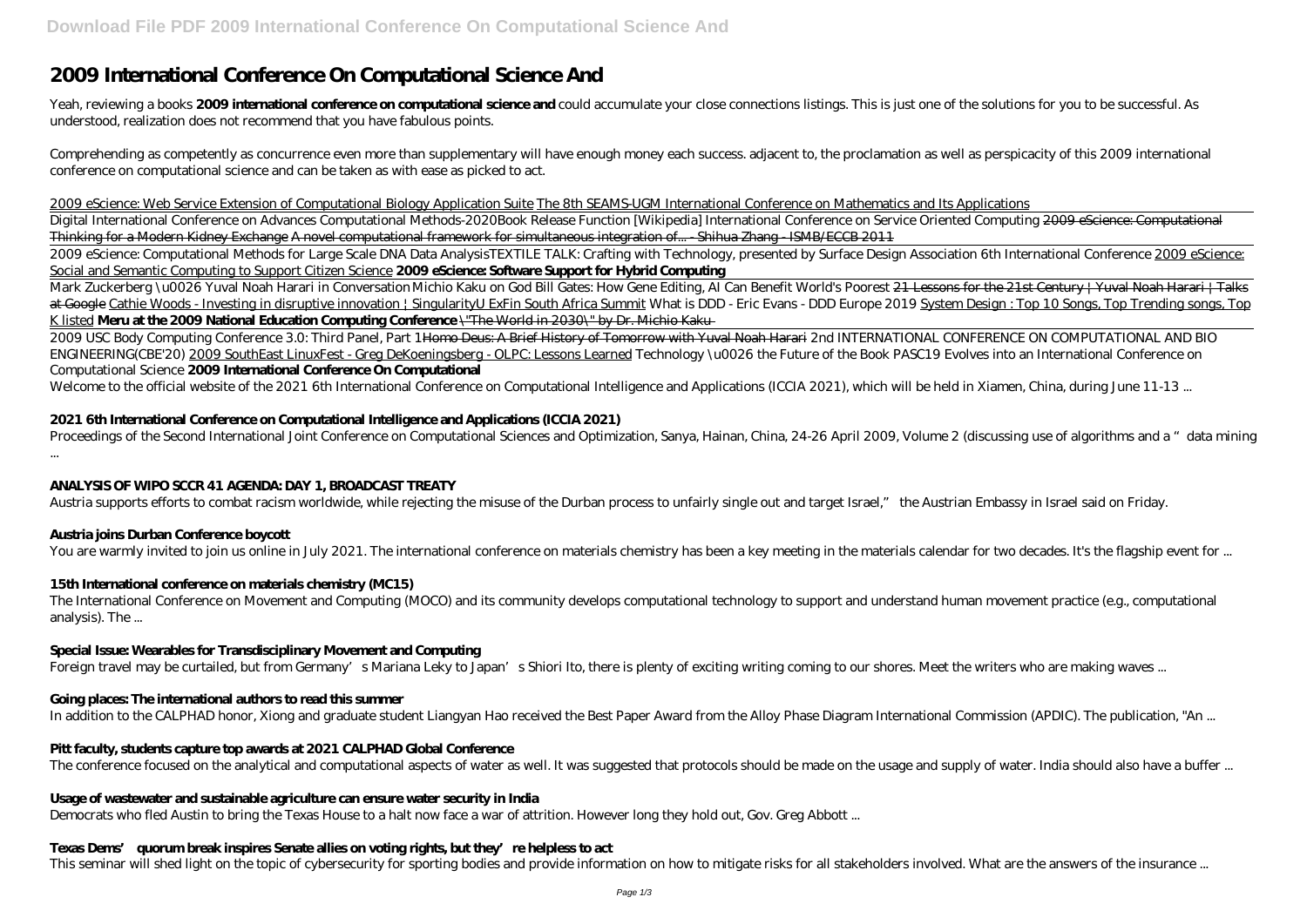#### **RISK MANAGEMENT CONFERENCE ON CYBERSECURITY AND INTERNATIONAL SPORTS GOVERNING BODIES ORGANISED BY THE AISTS, MARSH, KESSLER AND XL CATLIN.**

Brockmann is known for his work in complex systems, complex networks, computational epidemiology ... during the 2011/12 academic year, at XEROX Parc (2009, 2010-2011) and at RWTH Aachen (2009). Markus ...

#### **Chairs and Committees**

The First International Consensus Conference held in 2009 focused on the basic science of normal and abnormal mechanics and physiology of the scapula, and proposed a comprehensive method of ...

North American Construction Group Ltd. ("NACG" or "the Company") (TSX:NOA.TO/NYSE:NOA) announced today that it will release its financial results for the Second Quarter ended June 30, 2021 on ...

### **Introduction to the Second International Conference on Scapular Dyskinesis in Shoulder Injury—the 'Scapular Summit' Report of 2013**

Sixth Street Specialty Lending, Inc. (NYSE: TSLX) ("TSLX" or "the Company") announced today that it will release its financial results for the second quarter ended June 30, 2021 on Tuesday, August 3, ...

# **North American Construction Group Ltd. Second Quarter Results Conference Call and Webcast ...**

Cipresso, who is also Project Manager inside the ATN-P Lab for the Positive Technology area, has coordinated and coinvestigated several National, European and International Projects ... development ...

#### **Workshop Instructors**

The US did not participate in the Durban II and III follow-up conferences in 2009 and 2011, respectively, because the original conference "became a session through which folks expressed ...

# **Hungary takes EU lead in announcing boycott of upcoming Durban conference**

**Sixth Street Specialty Lending, Inc. Schedules Earnings Release and Conference Call to Discuss its Second Quarter Ended June 30, 2021 Financial Results**

Today at the 2021 International Supercomputing Conference, Intel announced that its 3rd gen ... This is particularly beneficial for workloads such as modeling and simulation (e.g., computational fluid ...

# **Intel Sapphire Rapids Announced For HPC**

Texas Democrats arrived on Capitol Hill Tuesday morning to lobby lawmakers to approve federal voting rights legislation -- a proposal ...

# **Now fugitives, Texas Democrats vow to stay in D.C. as long as it takes to protect voting rights**

The team will accept the award at a virtual presentation at the IEEE International Conference on Communications ... devices will be equipped with computational and storage capabilities, and ...

"There is something fascinating about science. One gets such wholesale returns of conjecture out of such a tri?ing investment of fact. " Mark Twain, Life on the Mississippi The challenges in succeeding with computational science are numerous and deeply a?ect all disciplines. NSF's 2006 Blue Ribbon Panel of Simulation-Based 1 Engineering Science (SBES) states 'researchers and educators [agree]: com- tational and simulation engineering sciences are fundamental to the security and welfare of the United States. . . We must overcome di?culties inherent in multiscale modeling, the development of nextgeneration algorithms, and the design. . . of dynamic data-driven application systems. . . We must determine better ways to integrate data-intensive computing, visualization, and simulation. portantly,wemustoverhauloureducationalsystemtofostertheinterdisciplinary study. . . The payo?sformeeting these challengesareprofound. 'The International Conference on Computational Science 2009 (ICCS 2009) explored how com- tational sciences are not only advancing the traditional hard science disciplines, but also stretching beyond, with applications in the arts, humanities, media and all aspects of research. This interdisciplinary conference drew academic and industry leaders from a variety of ?elds, including physics, astronomy, mat- matics,music,digitalmedia,biologyandengineering. Theconferencealsohosted computer and computational scientists who are designing and building the - ber infrastructure necessary for next-generation computing. Discussions focused on innovative ways to collaborate and how computational science is changing the future of research. ICCS 2009: 'Compute. Discover. Innovate. ' was hosted by the Center for Computation and Technology at Louisiana State University in Baton Rouge.

The two-volume set LNCS 5592 and 5593 constitutes the refereed proceedings of the International Conference on Computational Science and Its Applications, ICCSA 2009, held in Seoul, Korea, in